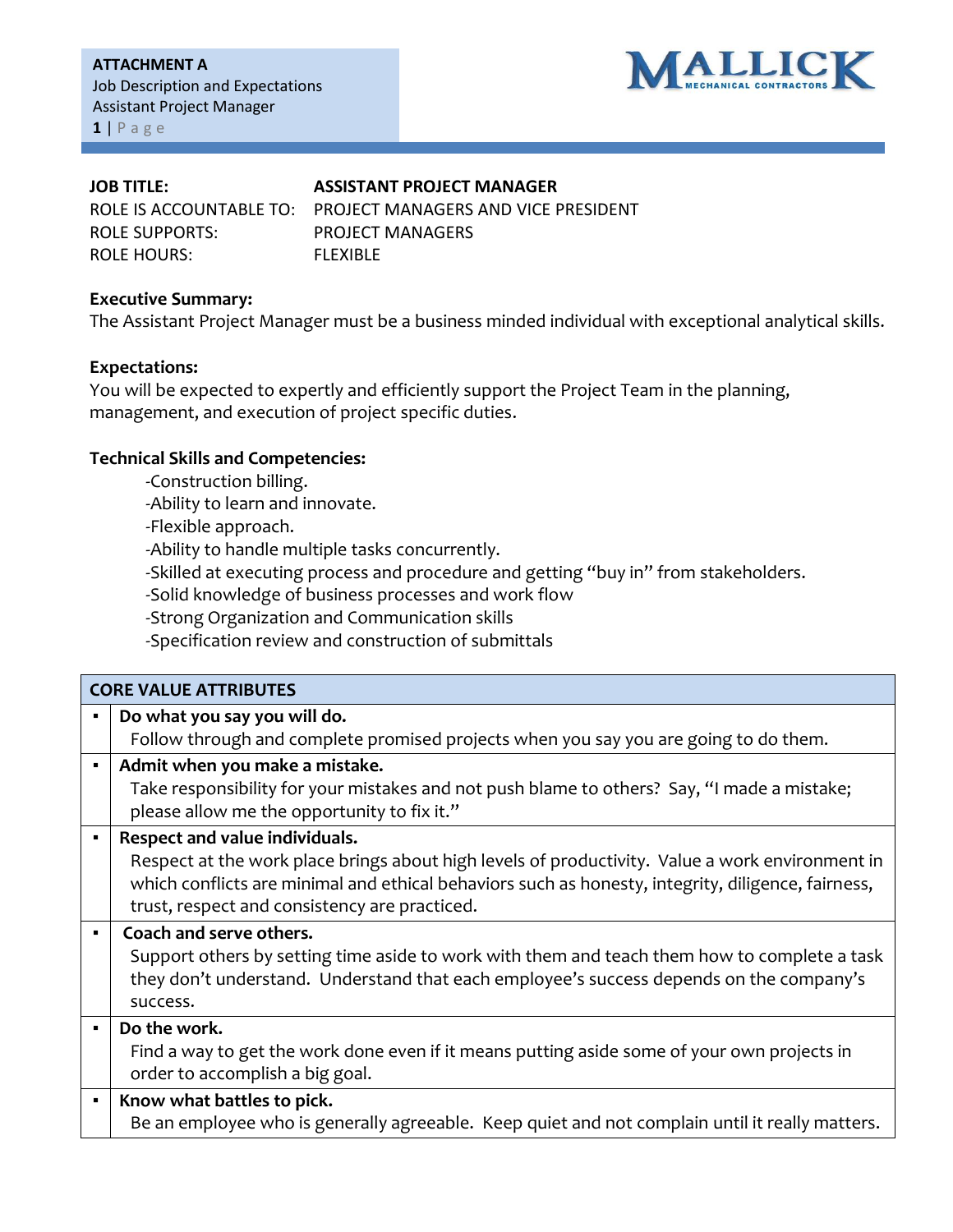

|                | <b>CORE VALUE ATTRIBUTES CONTINUED</b>                                                                                                                                                                                                              |  |
|----------------|-----------------------------------------------------------------------------------------------------------------------------------------------------------------------------------------------------------------------------------------------------|--|
| $\blacksquare$ | Provide solutions.<br>When you realize there is a problem, use logic and reasoning to identify the strengths and<br>weaknesses of alternative solutions, conclusions or approaches to the problems. Bring a<br>problem and a solution to the table. |  |
| $\blacksquare$ | Share credit.<br>Share credit on your accomplishments. Nice guys can finish first.                                                                                                                                                                  |  |
|                | Take initiative.<br>Step up first. Don't wait for someone else to take on the additional responsibilities.                                                                                                                                          |  |
| $\blacksquare$ | Actively listen.<br>Give full attention to what other people are saying. Take time to understand the points being<br>made, ask the appropriate questions, and do not interrupt at inappropriate times.                                              |  |
| $\blacksquare$ | Learn new things.<br>Seek opportunities to learn new things, even though they will make keeping up with the day to<br>day tasks challenging.                                                                                                        |  |

| <b>SUPPORT PROJECT MANAGERS</b> |                                                                                                                                                                                              |
|---------------------------------|----------------------------------------------------------------------------------------------------------------------------------------------------------------------------------------------|
| $\blacksquare$                  | Maintain positive and productive relationships with clients.                                                                                                                                 |
| $\blacksquare$                  | Maintain positive and productive relationships with subcontractors.                                                                                                                          |
| $\blacksquare$                  | Prepare monthly reports.                                                                                                                                                                     |
| $\blacksquare$                  | Execute processes and procedures                                                                                                                                                             |
| ٠                               | Track subcontract billings and assist PM with projecting billings.                                                                                                                           |
|                                 | Organize operational documents that involve the following tasks:                                                                                                                             |
|                                 | Efficiently (via electronic devices or hard materials) copy, distribute and track project documents<br>including drawings, submittals, O&M's, contracts, project schedules and subcontracts. |
|                                 | Assist in building and maintaining project logs including but not limited to: Equipment Log;<br>Submittal Log; Testing Log; Quality Control Log; etc.                                        |
|                                 | Assist in timely procurement of Project equipment and material                                                                                                                               |
|                                 | Assemble and distribute required submittals. Build out pipe, valve, and hanger spreadsheets for<br>use in submittals and on the project.                                                     |

| <b>SUPPORT INFRASTRUCTURE</b>                                                                                       |  |
|---------------------------------------------------------------------------------------------------------------------|--|
| Assist in streamlining current processes to help create efficient workflow.                                         |  |
| Execute systems for budgeting, projections and job costing.                                                         |  |
| Support culture of accountability.                                                                                  |  |
| Maintain accuracy and completeness of job spreadsheet for PM team, including contract amounts<br>and change orders. |  |
|                                                                                                                     |  |